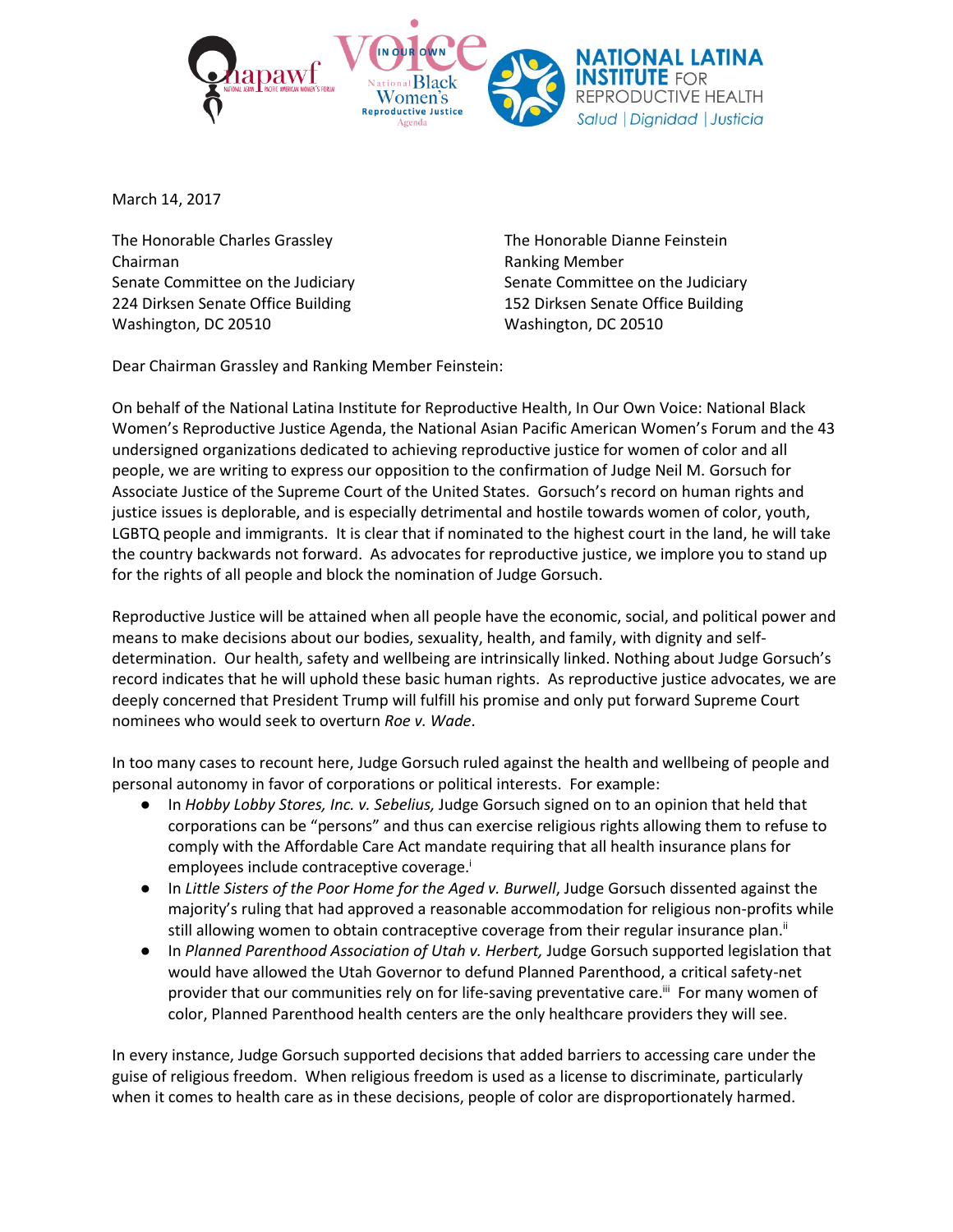

Women of color, across all races and ethnicities, disproportionately have poorer reproductive health outcomes as compared to white women. This is as a result of both human right offenses and bad policies. As advocates for full equality for all communities, we need to ensure that every person is able to make personal decisions about their health, their families, and their futures without discrimination. Religious exemptions such as these misuse religion to harm and discriminate against others and fall hardest on marginalized communities. It is for this reason that we reject Judge Gorsuch's record in this area.

Gorsuch has consistently not stood for women or vulnerable communities. In case after case, when sexual harassment or employee discrimination was alleged, Gorsuch either refused to allow the case to go to jury or ruled in favor of the employer. A few such examples include:

- In Pinkerton v. Colorado Department of Transportation,<sup>iv</sup> Gorsuch sided with the Colorado Department of Transportation on an employee's claim that she had been sexually harassed and fired when she complained. In part Gorsuch agreed with the majority opinion that job performance, not discrimination, resulted in her termination and that Pinkerton had waited an unreasonably long time to report the harassment.
- **•** Gorsuch agreed with the majority opinion in *Zamora v. Elite Logistics, Inc.*, a case in which a Mexican-born employee was fired after he complained that the company had made excessive requests for work-authorization documentation from him in a discriminatory fashion. Gorsuch found that the employee had not presented sufficient evidence of discriminatory motive and wrote separately to chastise the courts application of the Immigration Reform and Control Act anti-discrimination provision.

The work environment should not be a hostile environment. According to the *[Center for American](https://www.americanprogress.org/issues/economy/reports/2013/04/09/59731/how-pay-inequity-hurts-women-of-color/)  [Progress](https://www.americanprogress.org/issues/economy/reports/2013/04/09/59731/how-pay-inequity-hurts-women-of-color/)*, "in 2010, 13.1 percent of women in the workforce were black, 4.7 percent were Asian, and 12.8 percent were Latina."<sup>vi</sup> Most of the women are parents, and in many cases the sole breadwinner.<sup>vii</sup> We need judges that protect them, not corporations, so that they can provide for themselves and their families.

When it comes to transgender rights, Gorsuch has consistently favored corporations or government over human rights. For example:

- **•** In *Druley v. Patton*, Vill Judge Gorsuch rejected the claim made by a transgender woman who was incarcerated and who was denied medically necessary hormone treatment and the right to wear feminine clothing. Judge Gorsuch concurred with the Tenth Circuit's ruling that rejected the claims that the denial of health care was cruel and unusual punishment under the Constitution.
- In *Kastl v. Maricopa County Community College*,<sup>ix</sup> a transgender woman was banned by her employer from using the women's restroom until she showed proof that she had undergone sex reassignment surgery and then was denied the renewal of her teaching contract. Gorsuch agreed with the panel decision that the College had not discriminated but rather had legitimate "safety reasons" for banning her from the women's restroom.

These decisions concern all of us, as transgender and gender nonconforming individuals face severe discrimination and violence. Due to increased stigma and discrimination, the transgender community is more vulnerable than ever, and needs their rights confirmed and protected by the judiciary system. The 2015 U.S. Transgender Survey showed that transgender people of color were three times more likely to live in poverty in comparison to the U.S. population and experienced greater health inequities.<sup>x</sup> Sadly,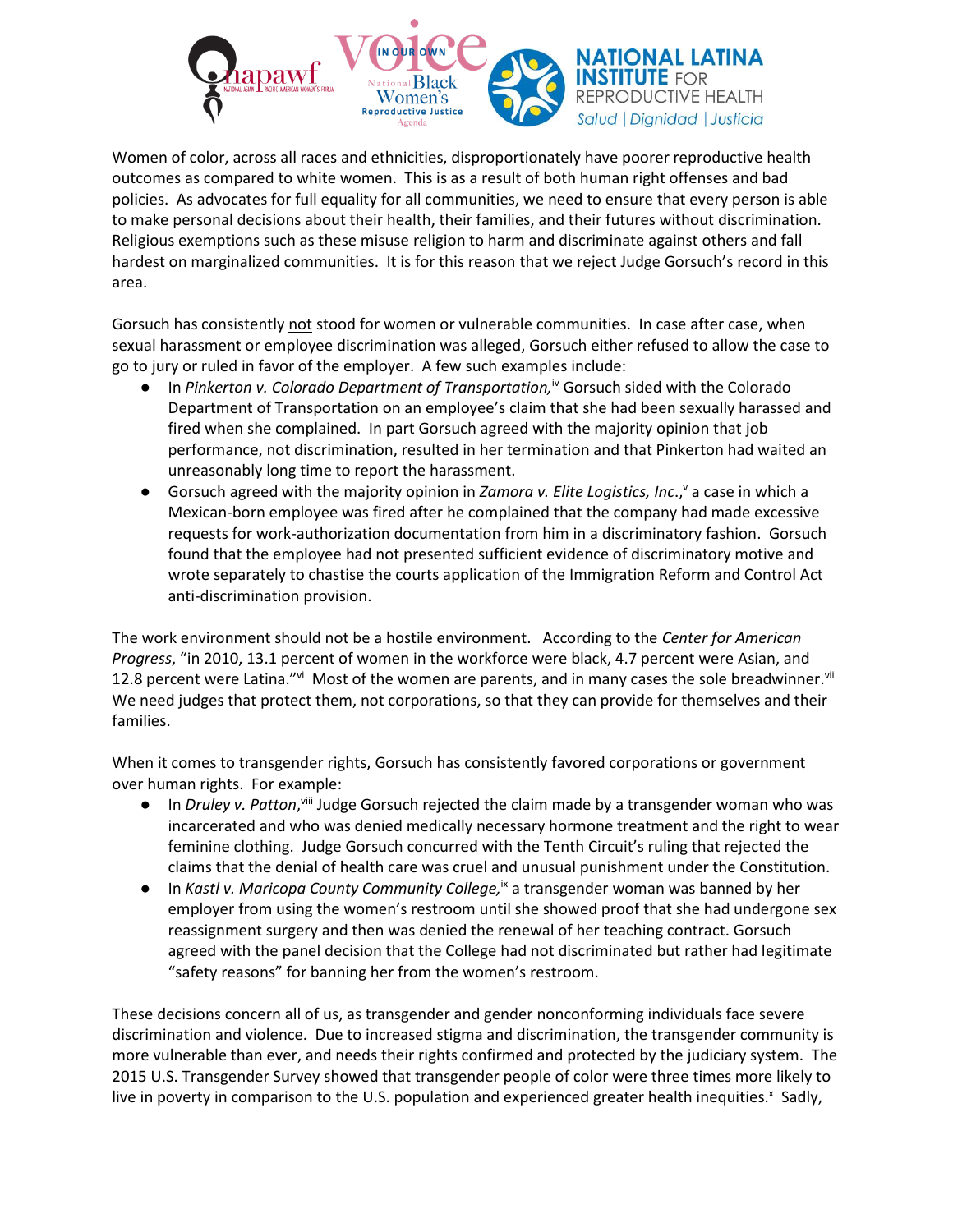

Judge Gorsuch's views signal to the transgender community that their lived realities do not merit protection under the law.

Gorsuch is equally bad when it comes to immigrant rights and criminal justice. People of color are disproportionately represented in our criminal justice systems. Whether it be the prison industrial system or immigrant detention centers, our communities are overrepresented, more severely and harshly prosecuted and less likely to receive a fair trial. This has resulted in the decimation of our communities and families. There is nothing in Judge Gorsuch's record to indicate that he will protect the rights of the accused or incarcerated. For example:

- In *Bhattarai v. Holder*, *xi* Gorsuch denied "a motion to reopen the removal proceedings of a Nepalese citizen who feared persecution because of his political opinions," and denied asylum in his opinion. In this case and others, Gorsuch has upheld the decisions of the Board of Immigration Appeals to the detriment of immigrants.
- **•** In the case Wilson v. City of Lafayette, xii a 22-year-old man possessing marijuana was fleeing arrest when a police officer shot him in the head with a stun gun from a short distance (10-15 feet), even though that was contrary to the police department's training manual. The young man, Ryan Wilson, died. Judge Gorsuch held that the officer was entitled to qualified immunity from an excessive force claim, because the use of force was reasonable for someone who was fleeing arrest. The dissent in this case criticized Judge Gorsuch's analysis and stated: "In the present case, it would be unreasonable for an officer to fire a taser probe at Ryan Wilson's head when he could have just as easily fired the probe into his back."

All of these are just a few of the examples available that testify to the fact that Judge Gorsuch's decadelong record on the federal bench, as well as his writings, demonstrate that he will not only fail to protect but will be hostile to those who are seeking the full recognition of their constitutional rights communities of color, low income people, LGTBQ people and women. Our communities thrive when we have opportunity, resources, and support to make the personal decisions that are best for our reproductive health, economic stability and personal safety, and that of our families. **We urge you to use every available option to block the nomination of Neil Gorsuch to the Supreme Court.**

## Sincerely,

Abortion Rights Fund of Western Massachusetts Access Reproductive Care-Southeast ACCESS Women's Health Justice Advocates for Youth BiNet USA Black Women's Health Imperative BLUE RIDGE Abortion Assistance Fund, Inc. California Latinas for Reproductive Justice Carolina Abortion Fund Center on Reproductive Rights and Justice Central Florida Women's Emergency Fund Chicago Abortion Fund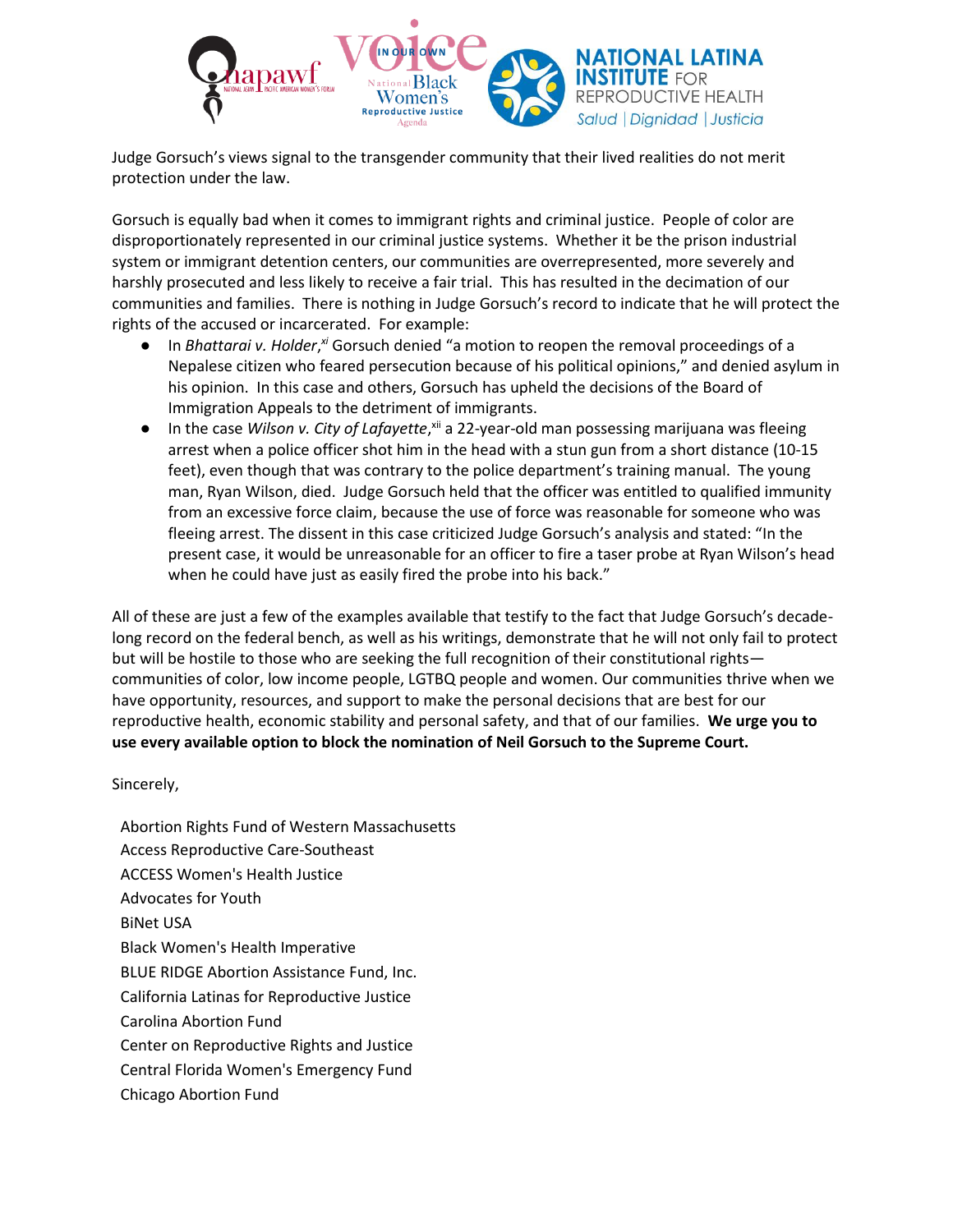

Colorado Organization for Latina Opportunity and Reproductive Rights (COLOR)

- Desiree Alliance
- Forward Together
- Fund Texas Choice
- If/When/How
- In Our Own Voice: National Black Women's Reproductive Justice Agenda
- Jane Fund of Central Massachusetts
- Mississippi Reproductive Freedom Fund
- National Advocates for Pregnant Women
- National Asian Pacific American Women's Forum
- National Center for Transgender Equality
- National Latina Institute for Reproductive Health
- National LGBTQ Task Force Action Fund
- National Network of Abortion Funds
- Network for Reproductive Options
- New Orleans Abortion Fund
- New Voices for Reproductive Justice
- NYU School of Law Reproductive Justice Clinic
- Options Fund Inc.
- Positive Women's Network
- Pro-Choice Resources
- SisterLove, Inc.
- **SisterReach**
- **SisterSong**
- SPARK Reproductive Justice Now!
- TEWA Women United
- The Afiya Center
- The Freedom Fund
- Third Wave Fund
- URGE: Unite for Reproductive & Gender Equity
- West Fund
- Women's Health Specialists of California
- Women's Medical Fund, Inc.
- WV FREE

 $\overline{a}$ 

<sup>&</sup>lt;sup>i</sup> Hobby Lobby Stores, Inc. v. Sebelius, 723 F.3d 1114 (10th Cir. 2013).

<sup>&</sup>lt;sup>ii</sup> Little Sisters of the Poor Home for the Aged v. Burwell, 799 F.3d 1315 (10 Cir. 2015).

iii Planned Parenthood Ass'n of Utah v. Herbert, 839 F.3d 1301 (10th Cir. 2016).

iv Pinkerton v. Colorado Department of Transportation, 563 F.3d 1052 (10th Cir. 2009).